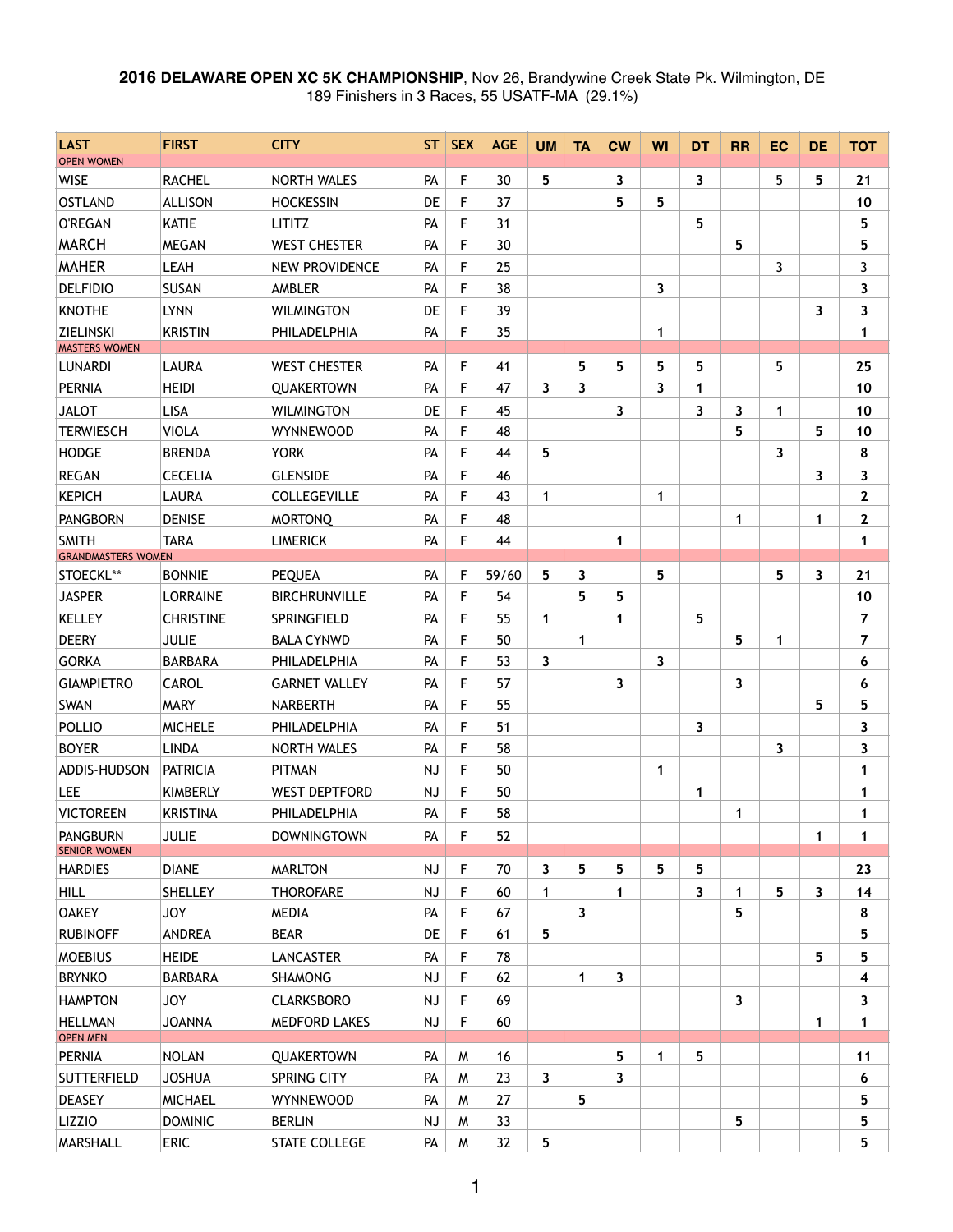| <b>LAST</b>                                | <b>FIRST</b>    | <b>CITY</b>          | <b>ST</b> | <b>SEX</b> | <b>AGE</b> | <b>UM</b>    | <b>TA</b>   | <b>CW</b> | WI | <b>DT</b>    | <b>RR</b>    | <b>EC</b> | <b>DE</b>    | <b>TOT</b>   |
|--------------------------------------------|-----------------|----------------------|-----------|------------|------------|--------------|-------------|-----------|----|--------------|--------------|-----------|--------------|--------------|
| <b>STEELE</b>                              | <b>BILL</b>     | <b>ELKTON</b>        | <b>MD</b> | W          | 25         |              |             |           | 5  |              |              |           |              | 5            |
| <b>ZOOK</b>                                | <b>BEN</b>      | <b>GORDONVILLE</b>   | PA        | W          | 33         |              |             |           |    |              |              | 5         |              | 5            |
| <b>MURRAY</b>                              | <b>KEVIN</b>    | <b>WILMINGTON</b>    | DE        | M          | 18         |              |             |           |    |              |              |           | 5            | 5            |
| <b>CASTNER</b>                             | <b>KEITH</b>    | <b>SKIPPACK</b>      | PA        | W          | 34         |              |             |           | 3  | 1            |              |           |              | 4            |
| <b>POLAKOFF</b>                            | <b>CRAIG</b>    | PHILADELPHIA         | PA        | M          | 36         | 1            |             |           |    | 3            |              |           |              | 4            |
| <b>WILSON</b>                              | <b>MICHAEL</b>  | PENNSAUKEN           | <b>NJ</b> | M          | 38         |              | 3           |           |    |              |              |           |              | 3            |
| <b>STOLTZFUS</b>                           | <b>JAMES</b>    | <b>NEW HOLLAND</b>   | PA        | M          | 35         |              |             |           |    |              | 3            |           |              | 3            |
| <b>KIER</b>                                | <b>BENJAMIN</b> | <b>ELIZABETHTOWN</b> | PA        | W          | 25         |              |             |           |    |              |              | 3         |              | 3            |
| <b>BROWN</b>                               | <b>DARRYL</b>   | <b>EASTON</b>        | PA        | M          | 34         |              |             |           |    |              |              |           | 3            | 3            |
| <b>FOSTER</b>                              | <b>KURT</b>     | <b>BERLIN</b>        | NJ        | M          | 38         |              | 1           |           |    |              |              |           |              | 1            |
| <b>SHULTZ</b>                              | <b>DEREK</b>    | <b>POTTSTOWN</b>     | PA        | M          | 37         |              |             | 1         |    |              |              |           |              | 1            |
| POLLIO-BARBEE                              | <b>HARPER</b>   | PHILADELPHIA         | PA        | M          | 17         |              |             |           |    |              | $\mathbf{1}$ |           |              | 1            |
| <b>LANTZ</b>                               | <b>JONATHAN</b> | <b>NEW HOLLAND</b>   | PA        | W          | 31         |              |             |           |    |              |              | 1         |              | 1            |
| <b>VISCARDO</b>                            | <b>PETER</b>    | <b>WAYNE</b>         | PA        | M          | 39         |              |             |           |    |              |              |           | 1            | $\mathbf{1}$ |
| <b>MASTERS MEN</b>                         |                 |                      |           |            |            |              |             |           |    |              |              |           |              |              |
| <b>TEMPLIN</b>                             | <b>STEVE</b>    | <b>MUNCY</b>         | PA        | M          | 43         | 5            | 5           |           |    | 1            | 3            | 5         |              | 19           |
| <b>HARTE</b>                               | <b>TIM</b>      | <b>COATESVILLE</b>   | PA        | M          | 48         |              |             |           | 5  | 5            |              |           | 5            | 15           |
| <b>CRISPIN</b>                             | <b>KEITH</b>    | <b>BEAR</b>          | DE        | M          | 49         | 3            | $\mathbf 1$ | 5         |    |              |              | 3         |              | 12           |
| <b>PADILLA</b>                             | <b>MIKE</b>     | PHOENIXVILLE         | PA        | M          | 42         |              |             |           |    |              | 5            |           |              | 5            |
| <b>JACKSON</b>                             | <b>KEITH</b>    | <b>MARLTON</b>       | NJ        | M          | 47         | 1            | 3           |           |    |              |              |           |              | 4            |
| <b>SMITH</b>                               | <b>TYSON</b>    | PHILADELPHIA         | PA        | M          | 43         |              |             |           | 3  |              | 1            |           |              | 4            |
| <b>LEITNER</b>                             | <b>FRANK</b>    | <b>HARRISBURG</b>    | PA        | M          | 43         |              |             | 3         |    |              |              |           |              | 3            |
| <b>CUTRONA</b>                             | <b>MATT</b>     | <b>WILMINGTON</b>    | DE        | M          | 46         |              |             |           |    | 3            |              |           |              | 3            |
| <b>CHUPA</b>                               | ZACH            | <b>HOCKESSIN</b>     | DE        | W          | 41         |              |             |           |    |              |              |           | 3            | 3            |
| <b>COOPER</b>                              | <b>RYAN</b>     | <b>MAPLE GLEN</b>    | PA        | M          | 42         |              |             |           | 1  |              |              |           |              | 1            |
| <b>WELSH</b>                               | <b>MICHAEL</b>  | <b>COLLEGEVILLE</b>  | PA        | M          | 45         |              |             |           |    |              |              | 1         |              | 1            |
| <b>FARQUHAR</b><br><b>GRANDMASTERS MEN</b> | <b>BILL</b>     | <b>NEWARK</b>        | DE        | M          | 49         |              |             |           |    |              |              |           | $\mathbf{1}$ | 1            |
| <b>CAULLER</b>                             | <b>GREG</b>     | <b>YORK</b>          | PA        | M          | 56         | 3            | 3           | 5         |    |              | 3            | 5         | 5            | 24           |
| <b>BROCKETT</b>                            | <b>SCOTT</b>    | <b>BENSALEM</b>      | PA        | W          | 52         | 5            |             | 1         | 3  |              |              | 3         |              | $12$         |
| <b>WIECHECKI</b>                           | <b>DAVID</b>    | <b>WILMINGTON</b>    | DE        | M          | 54         |              |             | 3         |    | 3            | 1            |           | 3            | 10           |
| <b>REYNOLDS</b>                            | <b>ROBERT</b>   | <b>FLOURTOWN</b>     | PA        | M          | 59         |              |             |           | 1. | 5            |              |           |              | 6            |
| <b>SCHULER</b>                             | <b>TIM</b>      | <b>CHAMBERSBURG</b>  | PA        | M          | 52         |              | 5           |           |    |              |              |           |              | 5            |
| <b>HAYES</b>                               | <b>JEFFREY</b>  | PHILADELPHIA         | PA        | M          | 57         |              |             |           | 5  |              |              |           |              | 5            |
| <b>SHIELDS</b>                             | <b>CHUCK</b>    | <b>ABINGTON</b>      | PA        | W          | 57         |              |             |           |    |              | 5            |           |              | 5            |
| LUND**                                     | <b>ROBERT</b>   | <b>BERWYN</b>        | PA        | W          | 60         |              |             |           |    |              | 3            |           |              | 3            |
| <b>STEENKAMER</b>                          | <b>TOM</b>      | <b>RISING SUN</b>    | <b>MD</b> | M          | 57         | 1.           |             |           |    |              |              |           |              | 1            |
| <b>PAINTER</b>                             | <b>JEFFREY</b>  | <b>SWARTHMORE</b>    | PA        | M          | 57         |              | 1           |           |    |              |              |           |              | 1            |
| <b>BARBEE</b>                              | KEN             | PHILADELPHIA         | PA        | M          | 52         |              |             |           |    | 1            |              |           |              | 1            |
| <b>SIMONETTI</b>                           | <b>NICK</b>     | <b>PERKASIE</b>      | PA        | W          | 58         |              |             |           |    |              |              | 1         |              | 1            |
| <b>DAVIES</b>                              | <b>KEITH</b>    | <b>WILMINGTON</b>    | PA        | W          | 57         |              |             |           |    |              |              |           |              | 1            |
| <b>SENIOR MEN</b>                          |                 |                      |           |            |            |              |             |           |    |              |              |           | $\mathbf{1}$ |              |
| <b>DYKES</b>                               | <b>GENE</b>     | <b>BALA CYNWD</b>    | PA        | M          | 68         |              | 5           | 5         |    | 5            | 5            | 5.        |              | 25           |
| СНОВОТ                                     | <b>TOM</b>      | <b>READING</b>       | PA        | M          | 60         | 5            |             | 1         |    |              |              | 3         |              | 9            |
| <b>HARDIES</b>                             | <b>TED</b>      | <b>MARLTON</b>       | <b>NJ</b> | W          | 71         | $\mathbf{3}$ |             |           |    | 1            | 3            |           |              | 7            |
| <b>HIBBS</b>                               | <b>JOHN</b>     | <b>LEVITTOWN</b>     | PA        | W          | 62         |              | 3           | 3         |    |              |              |           |              | 6            |
| CAMACHO                                    | <b>EPI</b>      | <b>WILMINGTON</b>    | <b>MD</b> | M          | 60         |              |             |           | 5  |              |              | 1         |              | 6            |
| <b>JENNINGS</b>                            | <b>TOM</b>      | FT. WASHINGTON       | PA        | M          | 72         |              |             |           |    |              |              |           | 5            | 5            |
| <b>FRAZZA</b>                              | <b>MARK</b>     | PHILADELPHIA         | PA        | W          | 66         |              |             |           | 3  |              |              |           |              | 3            |
| <b>MAKURATH</b>                            | PAUL            | <b>HARRISBURG</b>    | PA        | W          | 70         |              |             |           |    | $\mathbf{3}$ |              |           |              | 3            |